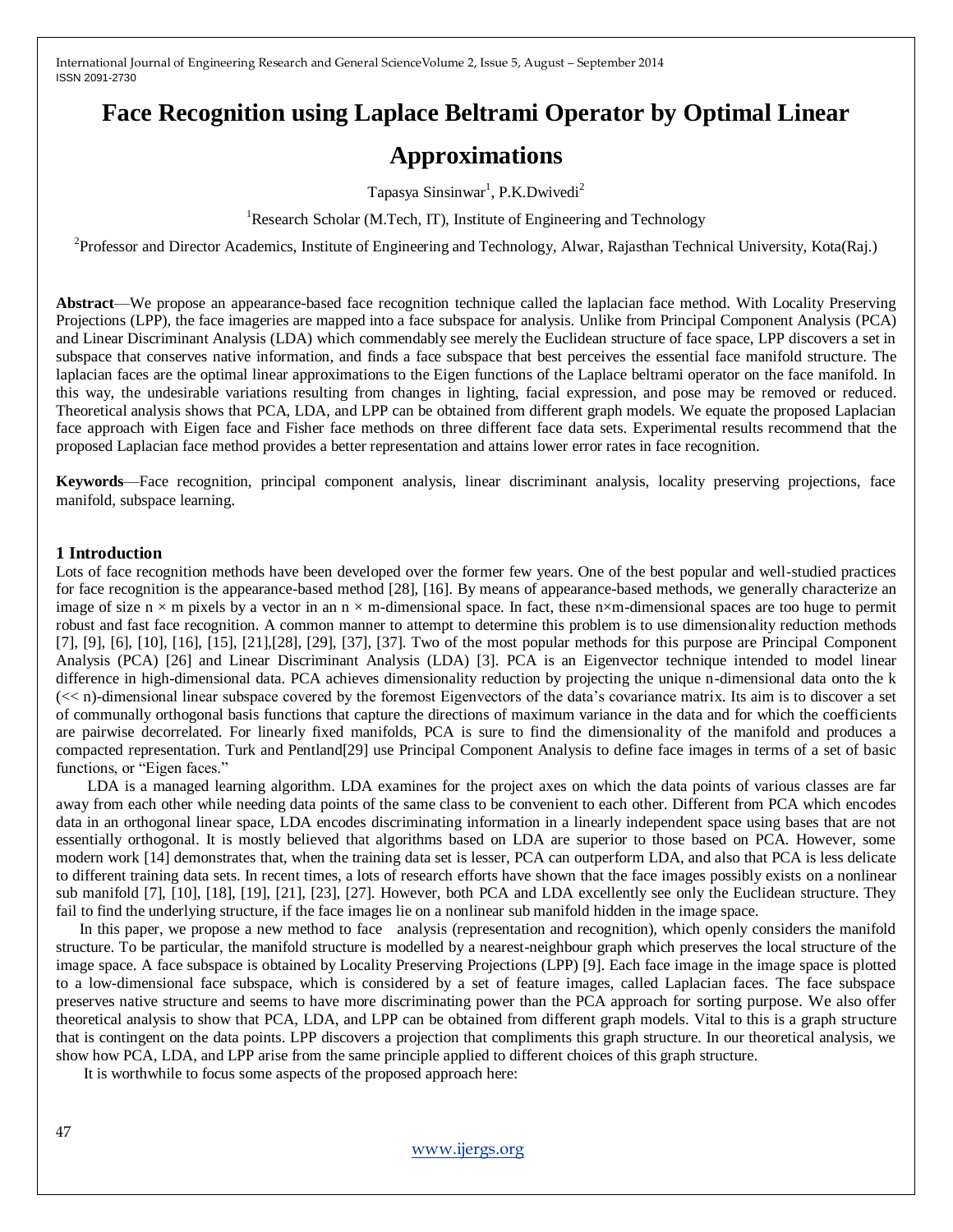1. While the Eigen faces technique purposes to preserve the global structure of the image space, and the Fisher faces technique goals to preserve the discriminating information; our Laplacian faces method aims to preserve the local structure of the image space. In various real-world classification problems, the local manifold structure is more important than the global Euclidean structure, especially when nearest-neighbour like classifiers are used for classification. LPP seems to have discriminating power even though it is unproven.

2. An effective subspace learning algorithm for face recognition should be able to find the nonlinear manifold structure of the face space. Our proposed Laplacian faces technique explicitly reflects the manifold structure which is modelled by an adjacency graph. Furthermore, the Laplacian faces are gained by finding the optimal linear approximations to the Eigen functions of the Laplace Beltrami operator on the face manifold. They imitate the intrinsic face manifold structures.

3. LPP shares several similar properties to LLE [18], such as a locality preserving character, though, their objective functions are completely unlike. LPP is achieved by finding the optimal linear approximations to the Eigen functions of the Laplace Beltrami operator on the manifold. LPP is linear, whereas LLE is nonlinear. Furthermore, LPP is defined everywhere, while LLE is defined only on the training data points and it is unclear how to evaluate the maps for new test points. In contrast, LPP may be merely applied to any new data point to discover it in the reduced representative space test points.

#### **2 PCA and LDA**

One approach to deal with the difficulty of extreme dimensionality of the image space is to reduce the dimensionality by combining features. Linear permutations are particular, attractive because they are simple to calculate and logically tractable. In effect, linear methods project the high-dimensional data onto a lower dimensional subspace.

Considering the problem of representing all of the vectors in a set of n-dimensional samples  $x_1, x_2, \ldots, x_n$ , with zero mean, by a single vector  $y = \{y_1, y_2, \ldots, y_n\}$  such that  $y_i$  represents  $x_i$ . Precisely, we find a linear mapping from the d-dimensional space to a line. Without loss of generality, we represent the transformation vector by w. That is,  $w^T x_i = y_i$ . In reality, the magnitude of w is of no real significance because it just scales  $y_i$ . In face recognition, each vector  $x_i$  denotes a face image.

 Different objective functions will yield different algorithms with different properties. PCA aims to extract a subspace in which the variance is maximized. Its objective function is as follows:

$$
\max_{w} \sum_{i=1}^{n} (y_i - y_i)^2 , \qquad (1)
$$

$$
y = 1/n
$$
  $\sum_{i=1}^{n} y_i$ . (2)

The output set of principal vectors  $w_1, w_2, \ldots, w_k$  is an orthonormal set of vectors representing the Eigenvectors of the sample covariance matrix associated with the  $k < d$  largest Eigenvalues.

#### **3 Learning a locality preserving subspace**

PCA and LDA aim to preserve the global structure. Though, in many real-world applications, the local structure is more important. In this section, we describe Locality Preserving Projection (LPP) [9], a new algorithm for learning a locality preserving subspace. The comprehensive derivation and theoretical explanations of LPP can be traced [9]. LPP looks for preserving the basic geometry of the data and local structure. The objective function of LPP is as follows:

$$
\min \ \sum_{ij} \ (y_i - y_j \ )^2 \ W_{ij} \, ,
$$

where  $y_i$  is the one-dimensional representation of  $x_i$  and the matrix S is a similarity matrix. A possible way of defining S is as follows:

$$
\mathcal{W}_{ij} \equiv \Big\{\exp(-\|\,x_i-x_j\,\|^2 \ / \ t
$$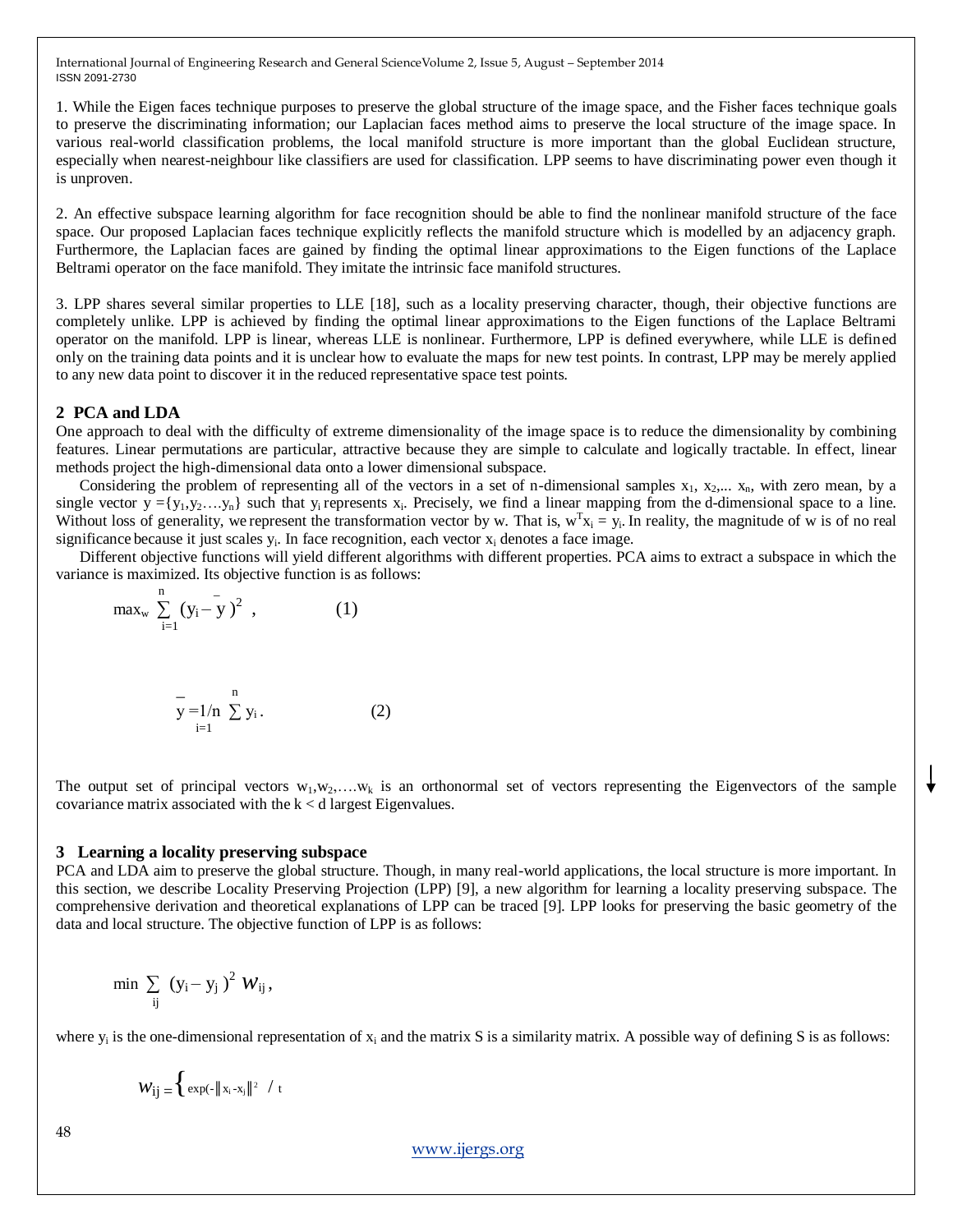0 otherwise  $\}$ 

The objective function with our choice of symmetric weights  $w_{ij}(w_{ij} = w_{ji})$  incurs a heavy penalty if neighbouring points  $x_i$  and  $x_j$  are mapped far apart, i.e., if(y<sub>i</sub>-y<sub>j</sub>)<sup>2</sup> is large. Therefore, minimizing it is an attempt to ensure that, if x<sub>i</sub> and x<sub>j</sub> are "close," then y<sub>i</sub> and y<sub>j</sub> are close as well. Following some simple algebraic steps, we see that :

$$
\frac{1}{2} \sum_{ij} (y_i - y_j)^2 W_{ij}
$$

 $=$  <sup>1</sup>/<sub>2</sub>  $\sum$  (w<sup>T</sup>x<sub>i</sub> – w<sup>T</sup>x<sub>j</sub>)<sup>2</sup>  $W_{ij}$ ij

 $=$   $w^T$ **XDX<sup>T</sup>** w -  $w^T$ **XWX<sup>T</sup>** w

$$
= w^{\rm T} \, X \, \left( \, D - W \, \right) \, X^{\rm T} \, w
$$

 $=$   $w^T$  XLXTw

where  $X = [x_1, x_2, ..., x_n]$ , and D is a diagonal matrix; its entries are column (or row since S is symmetric) sums of *W*, D<sub>ii</sub> = $\sum_{i}$  *W*<sub>ii</sub>. L= D - *W* is the Laplacian matrix [6].

## **4 Locality Preserving Projections**

## **4.1. The linear dimensionality reduction problem**

The basic problem of linear dimensionality reduction is the follows: Given a set  $x_1, x_2, \ldots, x_m$  in  $\mathbb{R}^n$ , find a transformation matrix A that maps these *m* points to a set of points  $y_1, y_2, \ldots, y_m$  in  $R^l$  ( $l \ll n$ ), such that  $y_i$  "represents"  $x_i$ , where  $y_i = A^T x_i$ .

# Our method is of particular applicable in the special case where  $x_1, x_2, \ldots, x_m \in M$  and M is a nonlinear manifold embedded in  $\mathbb{R}^n$ .

## **4.2. The algorithm**

Locality Preserving Projection (LPP) is a linear approximation of the nonlinear Laplacian Eigen map [2]. The algorithmic procedure is formally stated below:

**1. Constructing the adjacency graph**: Let G denote a graph with *m* nodes. We put an edge between nodes *i* and *j* if  $x_i$  and  $x_i$ are "close". There are two variations:

(a)  $\varepsilon$ -neighbourhoods: [parameter  $\varepsilon \in R$ ] Nodes i and j are connected by an edge if  $||x_i - x_j||^2 < \varepsilon$  where the norm is the usual Euclidean norm in  $\mathbb{R}^n$ .

**(b)** k nearest neighbours: [parameter  $k \in N$ ] Nodes i and j are connected by any edge if i is among k nearest neighbours of j or j is among k nearest neighbours of i.

*Note:* The process of constructing an adjacency graph outlined above is correct if the data actually lie on a low dimensional manifold. In general, though, one might take a more practical viewpoint and construct an adjacency graph based on any principle (for example, perceptual similarity for natural signals, hyperlink structures for web documents, etc.). Once such an adjacency graph is obtained, LPP will try to optimally preserve it in choosing projections.

**2. Choosing the weights**: Here, as well, we have two variations for weighting the edges. *W* is a sparse symmetric m×m matrix with *W*<sub>ij</sub> having the weight of the edge joining vertices i and j, and 0 if there is no such edge.

(a) **Heat kernel:** [parameter  $t \in R$ ]. If nodes i and j are connected, put

$$
W_{ij} = e^{(-\|x - x_j\|^2 / t)}
$$

The justification for this choice of weights can be traced back to [2].

**(b) Simple-minded**: [No parameter].  $W_{ii} = 1$  if and only if vertices i and j are connected by an edge.

**3. Eigen maps:** Compute the Eigenvectors and Eigenvalues for the generalized Eigenvector problem:  $X L X^T$ **a** =  $\lambda X D X^T$ **a**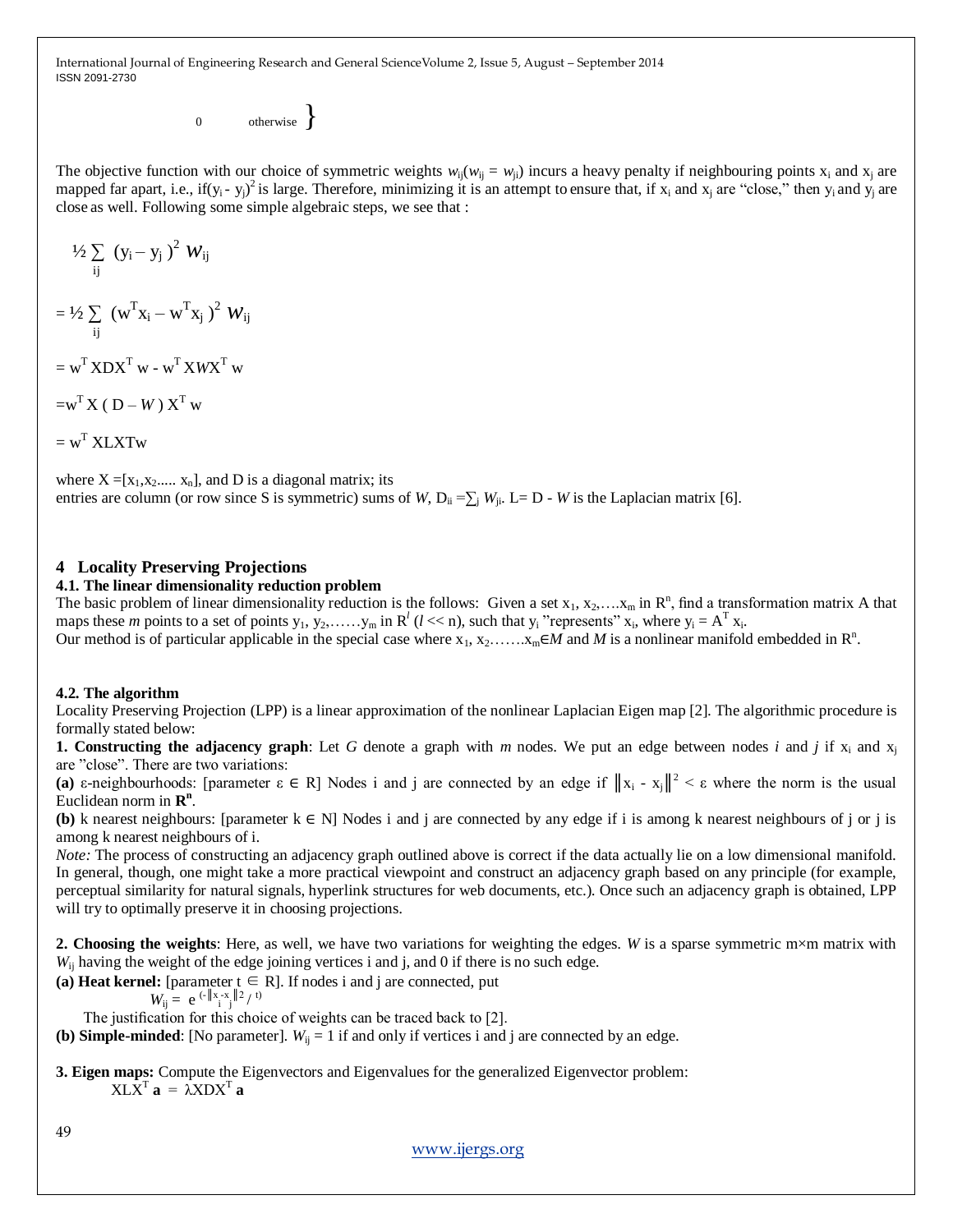where D is a diagonal matrix whose entries are column (or row, since W is symmetric) sums of *W*,  $D_{ii} = \sum_{j} W_{ji}$ .  $L = D - W$  is the Laplacian matrix. The  $i<sup>th</sup>$  column of matrix X is  $x_i$ .

Let the column vectors  $a_0, \ldots, a_{l-1}$  be the solutions of equation (1), ordered according to their Eigenvalues,  $\lambda_0 \leq \ldots \leq \lambda_{l-1}$ . Thus, the embedding is as follows:

xi  $yi = A_1^Tx_i$ ,  $A = (a_0, a_1, \ldots, a_{l-1})$ where  $y_i$  is a *l*-dimensional vector, and A is a  $n \times l$  matrix.

## **5 Geometrical Justification**

The Laplacian matrix  $L = (D - W)$  for finite graph, or [4], is analogous to the Laplace Beltrami operator  $\mathcal{I}$  on compact Riemannian manifolds. While the Laplace Beltrami operator for a manifold is generated by the Riemannian metric, for a graph it comes from the adjacency relation.

Let  $M$  be a smooth, compact, **d**-dimensional Riemannian manifold. If the manifold is embedded in  $\mathbb{R}^n$ , the Riemannian structure on the manifold is induced by the standard Riemannian structure on  $\mathbb{R}^n$ . We are looking here for a map from the manifold to the real line such that points close together on the manifold get mapped close together on the line. Let  $f$  be such a map. Assume that  $f: M \times R$  is twice differentiable.

Belkin and Niyogi [2] showed that the optimal map preserving locality can be found by solving the following optimization problem on the manifold:

$$
\underset{\|f\|_{L^2(M)=1}}{\arg \min} \int_M \| \nabla f \|^{2} \longrightarrow
$$

which is equivalent to

$$
\underset{\|f\| \mathcal{L}^2(M)=1}{\arg \min} \int_M \mathbf{\mathcal{I}}(f) f
$$

where the integral is taken with respect to the standard measure on a Riemannian manifold.  $\mathcal{I}$  is the Laplace Beltrami operator on the

manifold, i.e.  $\mathcal{I}$  *f* =- div▼ (*f*). Thus, the optimal *f* has to be an Eigen function of  $\mathcal{I}$ . The integral  $\int_M \mathcal{I}$  (*f*)*f* can be discretely approximated by  $[f(X), Lf(X)] = f<sup>T</sup>(X) Lf(X)$  on a graph, where

$$
f(X) = [f(x_1), f(x_2), \ldots, f(x_m)]^T, f^T(X) = [f(x_1), f(x_2), \ldots, f(x_m))]
$$

If we restrict the map to be linear, i.e.  $f(x) = a^T x$ , then we have  $f(X) = X^{\mathrm{T}}$  a  $[f(X)] = f^{\mathrm{T}}(X)Lf(X) = a^{\mathrm{T}}X L X^{\mathrm{T}}$  a

The constraint can be computed as follows,

$$
||f||_{L^{2}(M)}^{2} = \int_{M} (a^{T} x)^{2} dx = \int_{M} (a^{T} x x^{T} a) dx = a^{T} (\int_{M} x x^{T} dx) a
$$

where dx is the standard measure on a Riemannian manifold. By spectral graph theory [4], the measure dx directly corresponds to the measure for the graph which is the degree of the vertex, i.e. D<sub>ii</sub>. Thus,  $||f|| \mathcal{L}^2(M)$  can be discretely approximated as follows,

$$
||f||^2 \mathbf{L}^2(\mathbf{M}) = \mathbf{a}^{\mathrm{T}} \left( \int_{\mathbf{M}} \mathbf{x} \mathbf{x}^{\mathrm{T}} d\mathbf{x} \right) \mathbf{a} \approx \mathbf{a}^{\mathrm{T}} \left( \sum_{i} \mathbf{x} \mathbf{x}^{\mathrm{T}} \mathbf{D}_{ii} \right) \mathbf{a} = \mathbf{a}^{\mathrm{T}} \mathbf{X} \mathbf{D} \mathbf{X}^{\mathrm{T}} \mathbf{a}
$$

Finally, we conclude that the optimal linear projective map, i.e.  $f(x) = a^T x$ , can be obtained by solving the following objective function,

$$
\mathop{\arg\min}\limits_{\mathbf{a}^{\mathrm{T}}\mathbf{X}\mathbf{D}\mathbf{X}^{\mathrm{T}}}\mathbf{a}^{\mathrm{T}}\mathbf{X}\mathbf{L}\mathbf{X}^{\mathrm{T}}\mathbf{a}
$$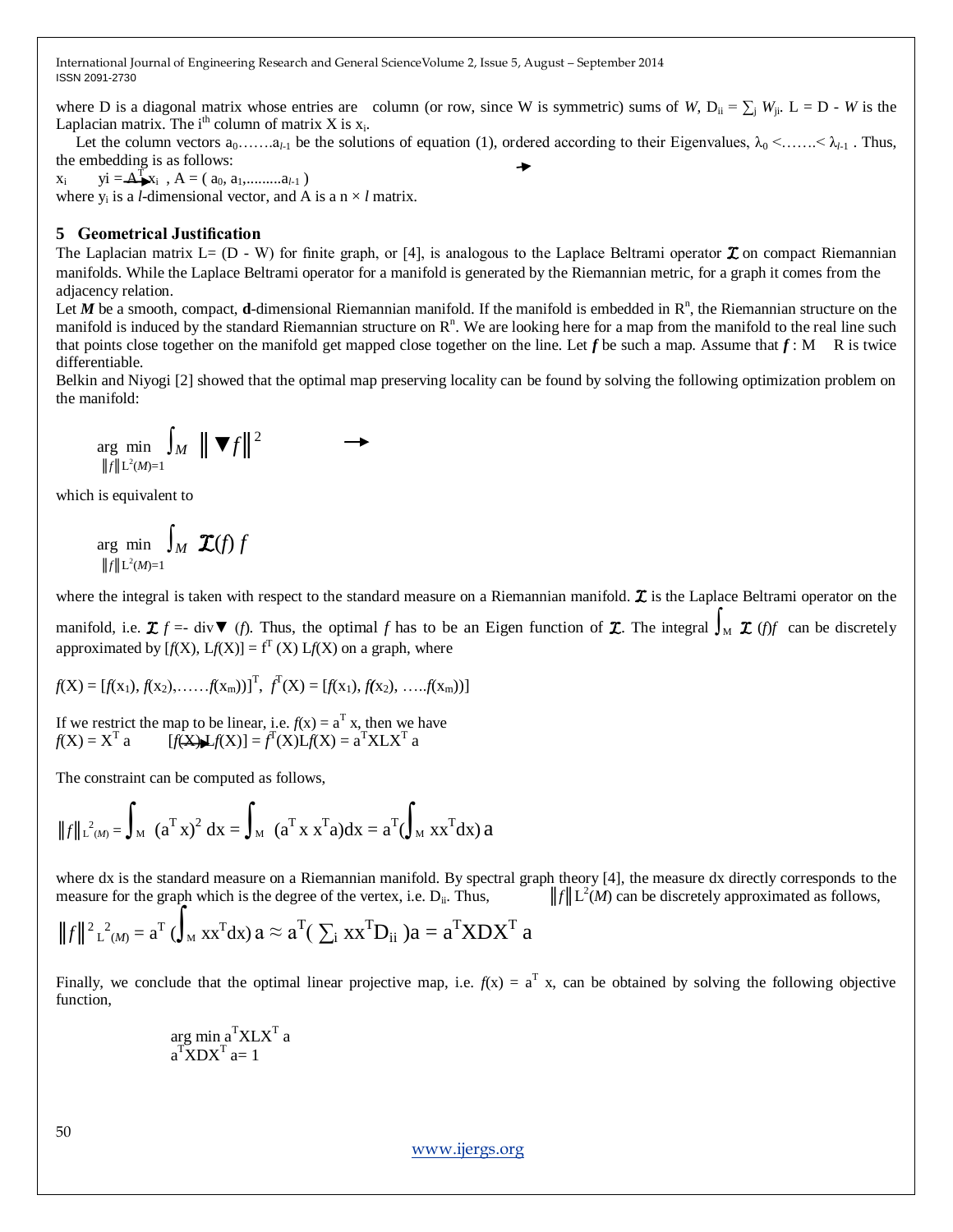These projective maps are the optimal linear approximations to the Eigen functions of the Laplace Beltrami operator on the manifold. Therefore, they are capable of discovering the nonlinear manifold structure.

#### **6 Experimental Results**

Some simple mock examples given in [9] show that LPP can have additional discriminating power than PCA and be less subtle to outliers. In this section, numerous experiments are carried out to demonstrate the effectiveness of our proposed Laplacian faces technique for face representation and recognition.

#### **6.1 Face Representation Using Laplacian faces**

As we defined earlier, a face image can be represented as a point in image space. A typical image of size  $m \times n$  describes a point in m  $\times$  n - dimensional image space. On the other hand, due to the undesirable variations resulting from changes in lighting, facial expression, and pose, the image space might not be an ideal space for visual representation. The images of faces in the training set are used to learn such a locality preserving subspace. The subspace is covered by a set of Eigenvectors of (35), i.e.,  $w_0, w_1, \ldots, w_{k-1}$ . We can show the Eigenvectors as images. These images may be called Laplacian faces. Using the face database as the training set, we present the first 10 Laplacian faces in figure, in conjunction with Eigen faces and Fisher faces. A face image can be mapped into the locality preserving subspace by using the Laplacian faces. It is interesting to note that the Laplacian faces are in some way similar to Fisher faces.



Figure 1: Distribution of the 10 testing samples in the reduced representation subspace. As can be seen, these testing samples optimally find their coordinates which reflect their intrinsic properties, i.e., pose and expression.

When the Laplacian faces are created, face recognition [2],[14], [28], [29] becomes a pattern classification task. In this section, we examine the performance of our proposed Laplacian faces method for face recognition. The system performance is equated with the Eigen faces method [28] and the Fisher faces method [2], two of the most popular linear methods in face recognition. In this study, face database was tested. That one is the PIE (pose, illumination, and expression) database. In all the experiments, pre-processing to trace the faces was applied. Original images were normalized (in scale and orientation) such that the two eyes were aligned at the same position. Then, the facial areas were cropped into the final images for matching. Figure 2 shows the original image and the cropped image. The size of each cropped image in all the experiments is  $32 \times 32$  pixels, with 256 grey levels per pixel. Thus, each image is represented by a 1,024-dimensional vector in image space.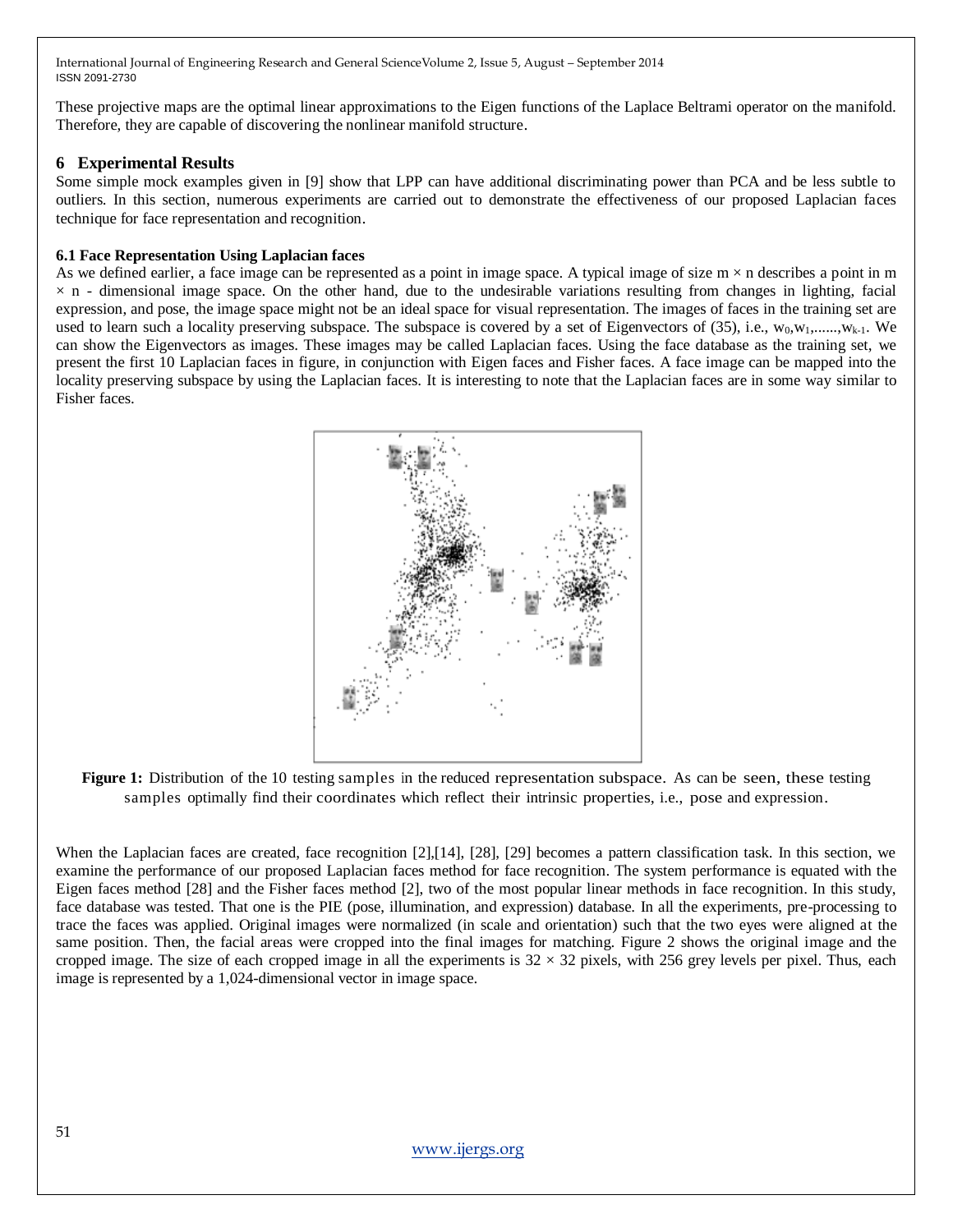

**Figure 2:** The original face image and the cropped image

The facts of our methods for face detection and alignment can be found in [30], [32]. No further pre-processing is done. Different pattern classifiers have been applied for face recognition, including nearest-neighbour [2], Bayesian [15], Support Vector Machine[17], etc. In this paper, we apply the nearest-neighbour classifier for its simplicity. The Euclidean metric is used as our distance measure.

 In short, the recognition process has three steps. First, we calculate the Laplacian faces from the training set of face images and then the new face image to be recognized is projected into the face subspace spanned by the Laplacian faces. Finally, the new face image is identified by a nearest-neighbour classifier.



## **6.1.1 PIE Database**

The PIE face database contains 68 subjects with 41,368 face images as a whole. The face images were taken by 13 synchronized cameras and 21 flashes, under varying pose, illumination, and expression. We used 170 face images for each individual in our experiment, 85 for training and the other 85 for testing. Figure 4 shows some of the faces with pose, illumination and expression variations in the PIE database.



**Figure 4:** The sample cropped face images of one individual from PIE database. The original face images are taken under varying pose, illumination, and expression

Table 1 shows the recognition results. As can be seen, Fisher faces perform comparably to our algorithm on this database, while Eigen faces performs poorly. The error rate for Laplacian faces, Fisher faces, and Eigen faces are 4.6 per cent, 5.7 per cent, and 20.6 per cent, respectively. Figure 5 shows a plot of error rate versus dimensionality reduction. As can be seen, the error rate of our Laplacian faces method decreases fast as the dimensionality of the face subspace increases, and achieves the best result with 110 dimensions. There is no significant progress if more dimensions are used. Eigen faces achieves the best result with 150 dimensions. For Fisher faces, the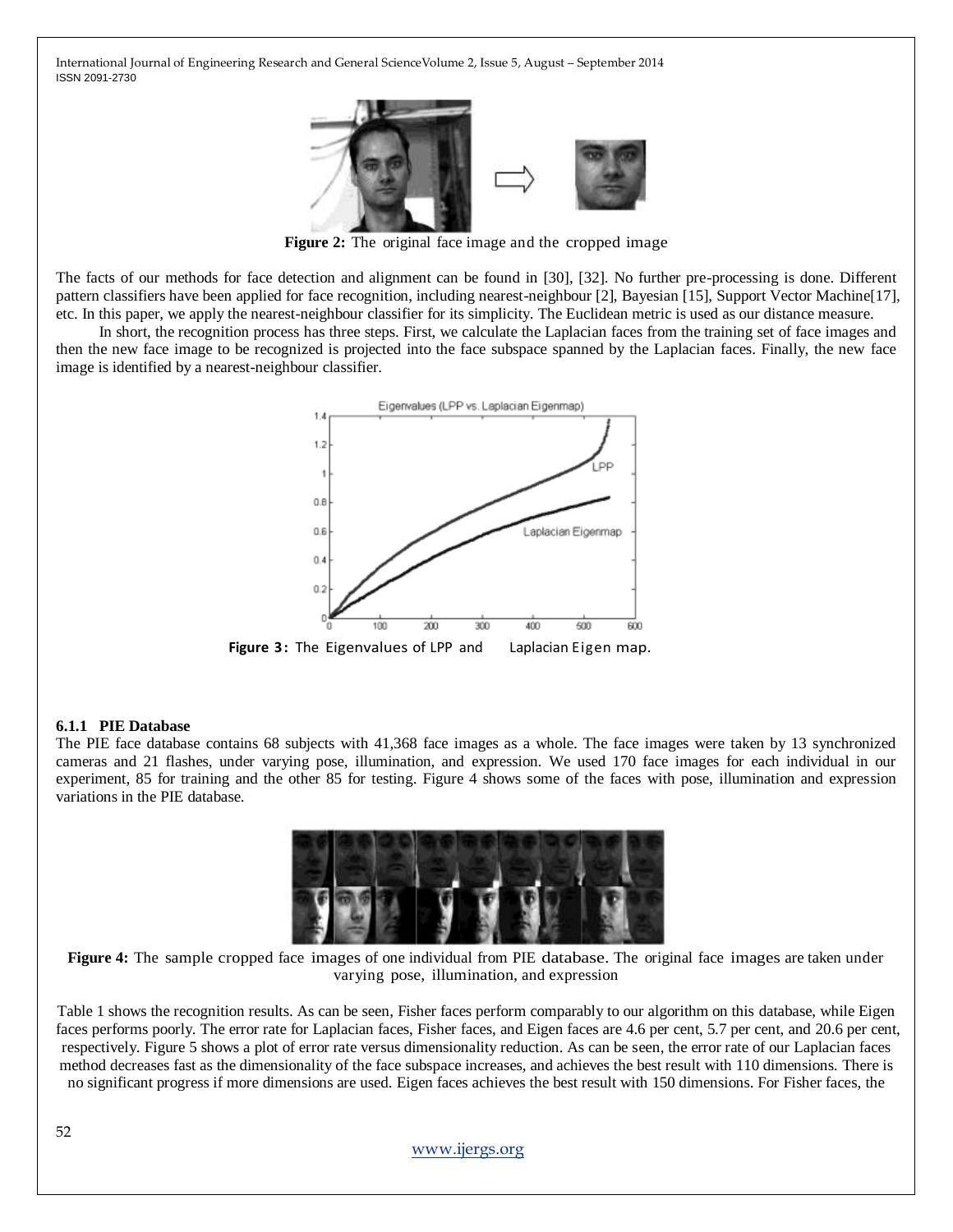dimension of the face subspace is bounded by c - 1, and it achieves the best result with c -1 dimensions. The dashed horizontal line in the figure shows the best result obtained by Fisher faces.

| Approach       | Dims | <b>Error Rate</b> |
|----------------|------|-------------------|
| Eigenfaces     | 150  | 20.6%             |
| Fisherfaces    | 67   | 5.7%              |
| Laplacianfaces | 110  | 4.6%              |





**Figure 5:** Recognition accuracy versus dimensionality reduction on PIE database

## **6.2 Discussion**

These experiments on the database have been system-atically performed. These experiments disclose a number of remarkable points :

1. All these three approaches performed well in the optimal face subspace than in the original image space.

2. In all the three experiments, Laplacian faces consis-tently performs better than Eigen faces and Fisher faces. These experiments also demonstrate that our algorithm is especially suitable for frontal face images. Likewise, our algorithm takes advantage of more training samples, which is important to the real-world face recognition systems.

3. Equating to the Eigen faces method, the Laplacian faces method scrambles more discriminating information in the low-dimensional face subspace by preserving indigenous structure which is more important than the global structure for classification, especially when nearest-neighbour-like classifiers are used. In effect, if there is a reason to believe that Euclidean distances ( $||x_i - x_j||$ ) are significant only if they are small (local), then our algorithm finds a projection that respects such a belief.

## **7 Conclusion and future work**

The manifold ways of face analysis (representation and

recognition) are introduced in this paper in order to identify the basic nonlinear manifold structure in the way of linear subspace learning. To the best of our knowledge, this is the first devoted work on face representation and recognition which unambiguously reflects the manifold structure. The manifold structure is estimated by the adjacency graph computed from the data points. Using the notion of the Laplacian of the graph, we then compute a transformation matrix which maps the face images into a face subspace. We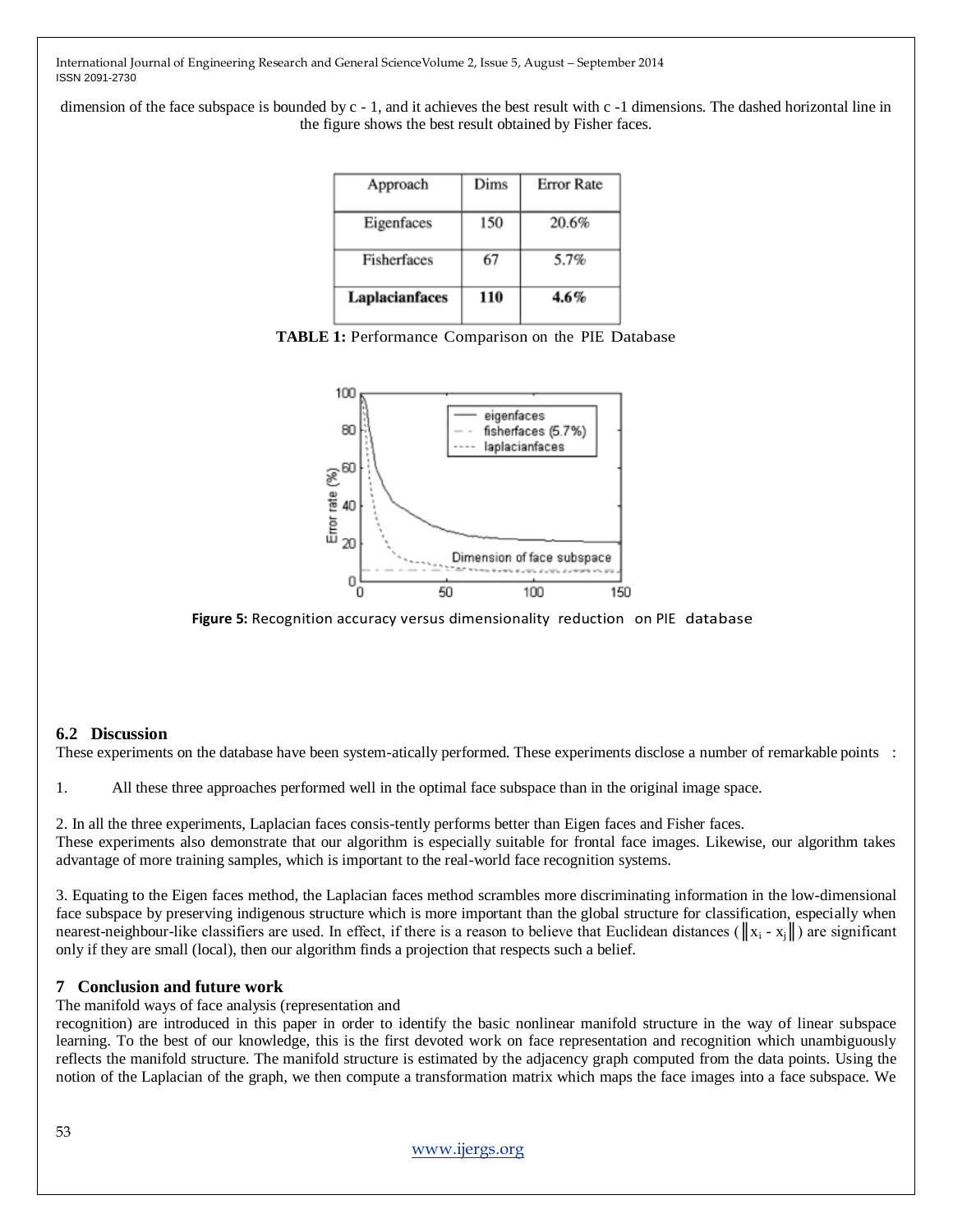call this the Laplacian faces approach. The Laplacian faces are obtained by finding the optimal linear approximations to the Eigen functions of the Laplace Beltrami operator on the face manifold. This linear conversion optimally preserves local manifold structure.

 One of the vital problems in face manifold learning is to approximate the inherent dimensionality of the nonlinear face manifold, or, degrees of freedom. We know that the dimensionality of the manifold is equal to the dimensionality of the local tangent space. Some previous works [35], [36] show that the local tangent space can be estimated using points in a neighbour set. Hence, one possibility is to approximate the dimensionality of the tangent space.

 An additional possible extension of our work is to study the use of the unlabelled samples. It is important to note that the work presented here is a general method for face analysis (face representation and recognition) by discovering the underlying face manifold structure. Learning the face manifold (or learning Laplacian faces) is principally an unverified learning process. Meanwhile the face images are supposed to exist in a sub manifold embedded in (Placeholder1) a high-dimensional ambient space, we believe that the unlabelled samples are of great value.

#### **REFERENCES:**

[1] A. Levin and Shashua, "Principal Component Analysis over Continuous Subspaces and Intersection of Half-Spaces," Proc. European Conf. Computer Vision, May 2002.

[2] A. Levin, Shashua and S. Avidan, "Manifold Pursuit: A New Approach to Appearance Based Recognition," Proc. Int'l Conf. Pattern Recognition, Aug. 2002.

[3] A.M. Martinez and A.C. Kak, "PCA versus LDA," IEEE Trans. Pattern Analysis and Machine Intelligence, vol. 23, no. 2, pp. 228-233, Feb. 2001.

[4] A.U. Batur and M.H. Hayes, "Linear Subspace for Illumination Robust Face Recognition," Proc. IEEE Int'l Conf. Computer Vision and Pattern Recognition, Dec. 2001.

[5] A. Pentland and Moghaddam, "Probabilistic Visual Learning for Object Representation," IEEE Trans. Pattern Analysis and Machine Intelligence, vol. 19, pp. 696-710, 1997.

[6] F.R.K. Chung, "Spectral Graph Theory," Proc. Regional Conf. Series in Math., no. 92, 1997.

[7] H. Murase and S.K. Nayar, "Visual Learning and Recognition of 3-D Objects from Appearance," Int'l J. Computer Vision, vol. 14, pp. 5-24, 1995.

[8] H. Zha and Z. Zhang, "Isometric Embedding and Continuum ISOMAP," Proc. 20th Int'l Conf.Machine Learning, pp. 864-871, 2003.

[9] H.S. Seung and D.D. Lee, "The Manifold Ways of Perception," Science, vol. 290, Dec. 2000.

[10] J. Shi and J. Malik, "Normalized Cuts and Image Segmentation," IEEE Trans. Pattern Analysis and Machine Intelligence, vol. 22, pp. 888-905, 2000.

[11] J. Yang, Y. Yu, and W. Kunz, "An Efficient LDA Algorithm for Face Recognition," Proc. Sixth Int'l Conf. Control, Automation, Robotics and Vision, 2000.

[12] J.B. Tenenbaum, V. de Silva, and J.C. Langford, "A Global Geometric Framework for Nonlinear Dimensionality Reduction," Science, vol. 290, Dec. 2000.

[13] K.-C. Lee, J. Ho,M.-H. Yang, and D. Kriegman, "Video-Based Face Recognition Using Probabilistic Appearance Manifolds," Proc. IEEE Conf. Computer Vision and Pattern Recognition, vol. 1, pp. 313320, 2003.

[14] L. Sirovich and M. Kirby, "Low-Dimensional Procedure for the Characterization of Human Faces," J. Optical Soc. Am. A, vol. 4, pp. 519-524, 1987.

[15] L. Wiskott, J.M. Fellous, N. Kruger, and C.v.d. Malsburg, "Face Recognition by Elastic Bunch Graph Matching," IEEE Trans. Pattern Analysis and Machine Intelligence, vol. 19, pp. 775-779, 1997.

[16] L.K. Saul and S.T. Roweis, "Think Globally, Fit Locally: Unsupervised Learning of Low Dimensional Manifolds," J. Machine Learning Research, vol. 4, pp. 119-155, 2003.

[17] M. Belkin and P. Niyogi, "Laplacian Eigenmaps and Spectral Techniques for Embedding and Clustering," Proc. Conf. Advances in Neural Information Processing System 15, 2001.

[18] M. Belkin and P. Niyogi, "Using Manifold Structure for Partially Labeled Classification," Proc. Conf. Advances in Neural Information Processing System 15, 2002.

[19] M. Brand, "Charting a Manifold," Proc. Conf. Advances in Neural Information Processing Systems, 2002.

[20] M. Turk and A.P. Pentland, "Face Recognition Using Eigen faces," IEEE Conf. Computer Vision and Pattern Recognition, 1991.

[21] M.-H. Yang, "Kernel Eigen faces vs. Kernel Fisher faces: Face Recognition Using Kernel Methods," Proc. Fifth Int'l Conf. Automatic Face and Gesture Recognition, May 2002.

[22] P.J. Phillips, "Support Vector Machines Applied to Face Recognition," Proc. Conf. Advances in Neural Information Processing Systems 11, pp. 803-809, 1998.